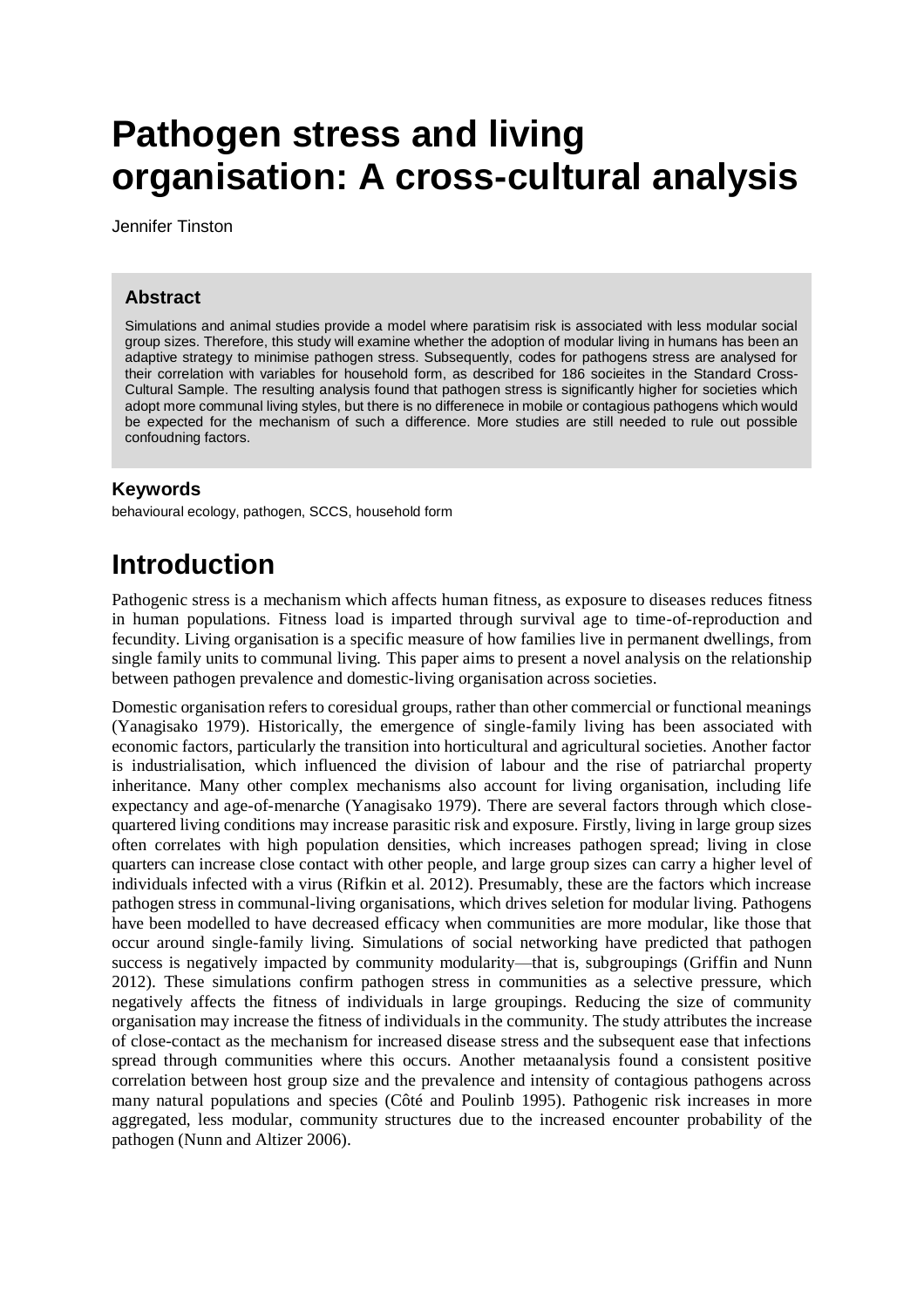There is a caveat to these generalisations. It is important to make the distinction between contagious and mobile diseases; an analysis found that mobile infectious disease risk decreased with group size (Côté and Poulin 1995). This is likely due to the mechanism of 'encounter-dilution effect' where an increase in overall group size decreases the chance of any one individual being affected by a parasite, in a similar mechanism to decreasing predation risk (Rifkin et al. 2012). Similarly, optimal group size can be a balance between higher within-group risk and reduced between-group risk of mobile pathogens, since larger between-group distance correlates with larger group sizes (Wilson et al. 2003). However, it is unclear whether increased distance between living groups is a factor. Regardless, to gain a better understanding of what mechanism pathogen stress is having on domestic organisation, pathogens should be examined as contagious and mobile.

Other animal models have been studied for their relationship between parasitic risk and group size. This paper will examine whether pathogen stress has shaped the various group-living organisations seen across societies, through its direct impact on fitness. Infectious diseases, such as the pathogens studied, can be maintained in the population over time despite their deleterious fitness load (Cochran et al. 2000). Thus, infectious diseases shape the evolution of human societies. Living organisation may be just one method of sanitary engineering through which societies have mitigated infectious disease, which is over and above what medical advancements have achieved (Eaton et al. 2002).

The general hypothesis examined will explore that if group size and living organisation increases transmission of diseases through relatives, then pathogen stress should be a factor in determining living organisation, or optimal living organisation. Furthermore, if the consensus in the literature about pathogen stress increasing in larger group sizes is true, then it could be predicted that more nuclear or less communal-living styles could be an adaptive strategy which reduces pathogen stress in societies.

## **Methods**

#### **Variables**

#### *Sample*

The samples were taken from the Standard Cross-Cultural Sample (SCCS) codebook as described by Murdock and White (1969). The codebook describes many characteristics from 186 small societies; data from each society's living organisation are used for analysis. This codebook has the advantage of containing stratified samples, which reduces any false causalities between variables due to common ancestries or relations. Additionally, the societies are largely non-industrialised which reduces the industrialisation effect on living organisation as discussed above.

#### *Pathogen*

Pathogen stress codes are described by Cashden and Steele (2013), who originally sum the total stress of eight diseases for each society. These stress codes include scores for *dengue*, *typhus*, *plague (bubonic and pneumonic), filariae (guinea worm and lymphatic), schistosomes*, *leishmanias*, *trypanosomes* and *malaria*. Two extra pathogens—*leprosy* and *spirochetes,* originally coded by Low (1994)—are also included. Cashden and Steele's (2013) coding system was preferred as it contained a finer-tuned fourpoint scale vs Low's three-point scale. These pathogens represent a mixture of contagious and mobile diseases described in Table 5.1. Contagious refers to transmission through human-to-human contact, mobile refers to transmission through an animal vector (such as fleas, mosquitoes, snails etc.).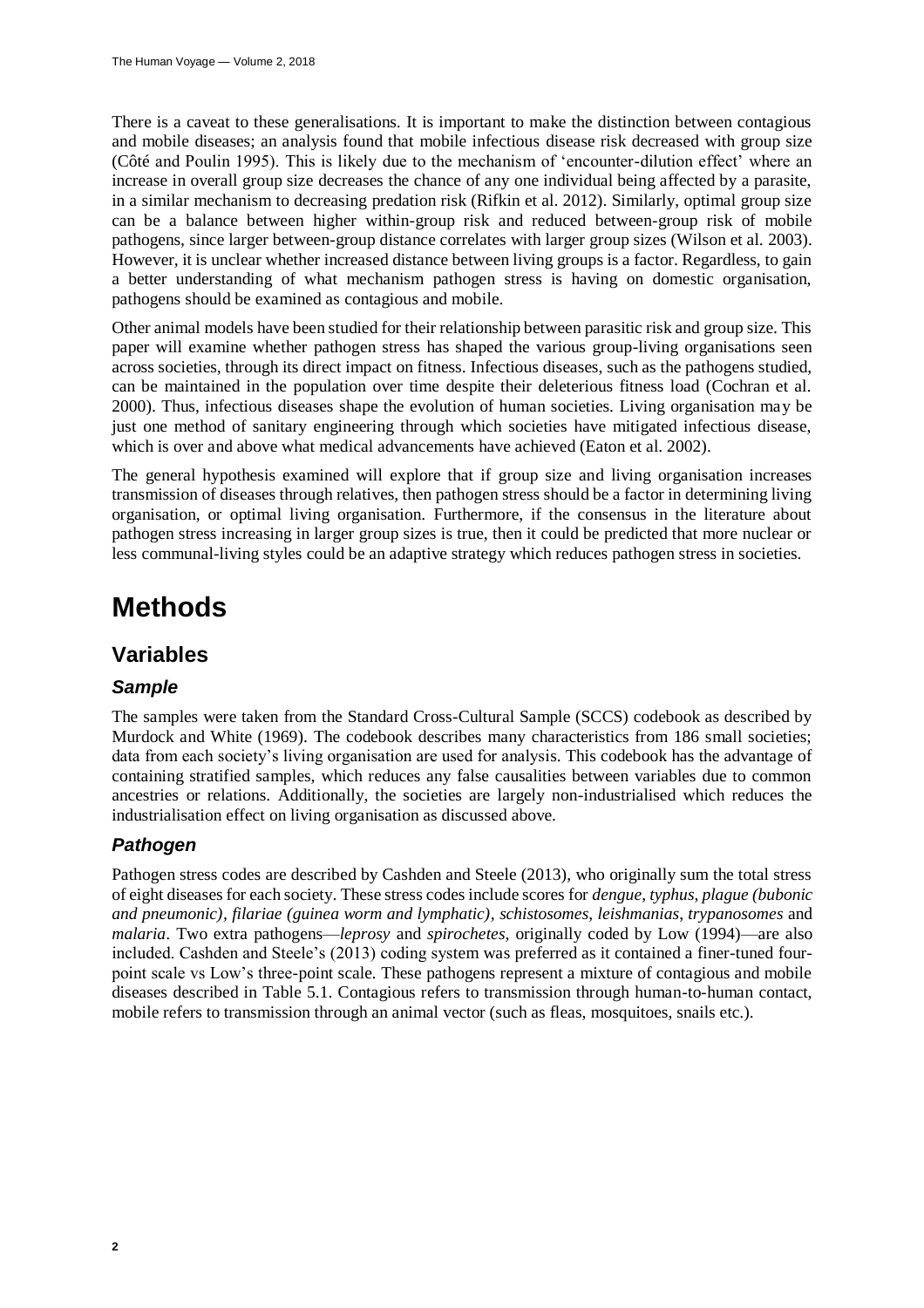| <b>Pathogen</b> | <b>Transmission</b> | <b>Source</b>           |  |
|-----------------|---------------------|-------------------------|--|
| dengue          | mobile              | Cashden and Steele 2013 |  |
| typhus          | mobile              | Cashden and Steele 2013 |  |
| plague          | mobile & contagious | Cashden and Steele 2013 |  |
| filariae        | mobile              | Cashden and Steele 2013 |  |
| schistosomes    | mobile              | Cashden and Steele 2013 |  |
| leishmanias     | mobile              | Cashden and Steele 2013 |  |
| trypanosomes    | mobile              | Cashden and Steele 2013 |  |
| malaria         | mobile              | Cashden and Steele 2013 |  |
| leprosy         | contagious          | Low 1994                |  |
| spirochetes     | contagious          | Low 1994                |  |

Table 5.1: Pathogens included and transmission mode

#### *Living organisation*

Out of all the variables coded by Murdock and White (1969) that describe how families and communities live, one variable was chosen for consistency and simplicity. '*Household form*' (v67) was chosen as it best captures the family living organisation and thus the group sizes in which these societies reside. Of importance, this variable has complete data for all 186 societies. Household form categorises: single family dwellings, family homesteads, large communal structures, multifamily households, and mutidwelling households (mdh); the latter can be divided into husband rotates, individual married man or woman, married pair and husbands separate. To reflect the hypothesis, these variables were combined to roughly characterise larger group-living to smaller, more modular-living organisations (Table 5.2). The grouping of the variables were maintained across analyses for consistency.

| Table 5.2: Re-coded household form variables. Multidwelling households = mdh |  |
|------------------------------------------------------------------------------|--|
|------------------------------------------------------------------------------|--|

| <b>Re-coded variable</b> | <b>Household form</b>                                                                                                                      |
|--------------------------|--------------------------------------------------------------------------------------------------------------------------------------------|
| modular                  | single family<br>family homestead                                                                                                          |
| communal                 | large communal structure<br>multifamily household<br>husband rotates (mdh)<br>individuals (mdh)<br>married (mdh)<br>husband separate (mdh) |

### **Analyses**

#### *Analysis 1*

Cashden and Steele's (2013) eight pathogen stress values are combined from low to high (Table 5.3). These codes were used for analysis 1 as a more recent and independent check to establish general patterns in pathogen stress. The score of one to four for each pathogen intensity is summed, providing a total sum for each society. For this analysis, the stress codes were treated as categorical variables to first establish a relationship between pathogen stress codes and the living organisation. A contingency table is applied to test for a statistically significant relationship. For the chi-square test, the hypotheses were as follows:

- Null: Pathogen stress and household form are independent.
- Alternative: Pathogen stress codes are associated with household form; knowing something about one provides information about the other.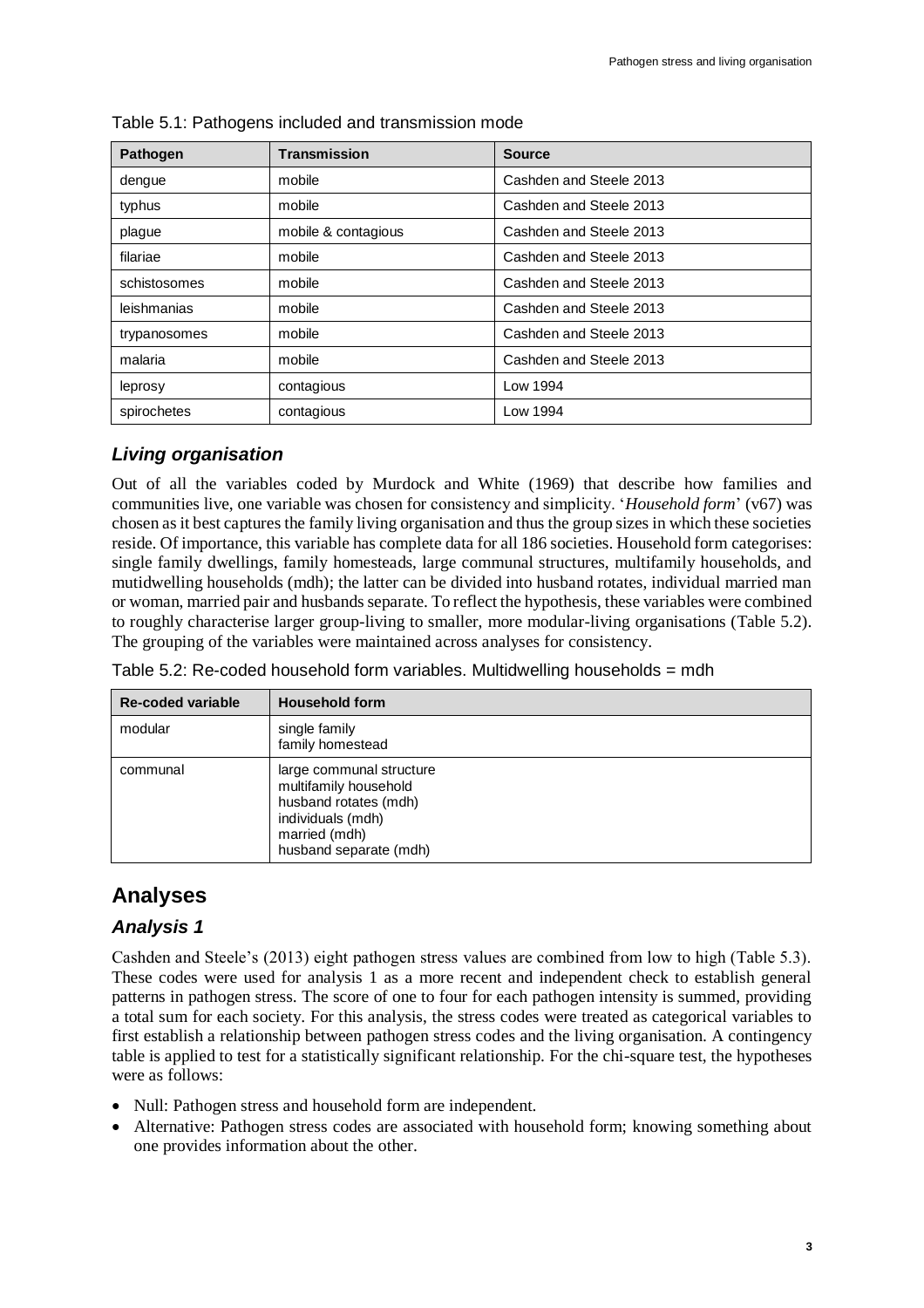| <b>Pathogen stress</b> | Rating |
|------------------------|--------|
| $8 - 14$               | low    |
| $15 - 21$              | medium |
| $22 - 27$              | high   |

#### Table 5.3: Recategorised pathogen codes

Source: Pathogen codes from Cashden and Steele (2013)

#### *Analysis 2*

To further investigate the nature of the relationship between the variables, the pathogen stress codes were treated quantitatively. Cashden and Steele (2013) combined their pathogen codes with Low's (1994) and produced z-scores which represent the variance from the mean, for the sum of all ten pathogens (Table 5.1). The z-scores were averaged for the modular and communal variables. The zscores were then plotted against the household form as a bar graph.

#### *Analysis 3*

A third analysis was undertaken to account for the differences between contagious and mobile pathogens, as the ten pathogens are largely biased towards vector-based transmission modes. However, only Low's (1994) codes separated pathogen codes individually, and only *leprosy* and *spirochetes* are contagious. Therefore, the scores from 1–3 for these pathogens were averaged for each society and averaged when combined in the same manner as household form. The average score was plotted on a bar graph. Sample deviations were taken from the average *leprosy* and *spirochetes* score data for every society, before combination.

## **Results**

#### **Analysis 1**

The contingency table analysis showed there is a very significant relationship between the household form and the level of pathogen stress ( $\chi^2$  = 10.1, p = 0.00640933), with a significance level of p = 0.05 (Table 5.4). Deviations from the null suggests the variables of pathogen stress and household form are not independent of each other, and knowing something about one increases our understanding of the other. The contingency table only displays evidence for a relationship between the variables, it does not provide meaningful information about whether a pathogen is statistically higher for one or the other variable. However, these results are, so far, in support of our evolutionary hypothesis: living organisation affects how pathogens are transmitted and thus the pathogen stress experienced by a community.

|          | Low        | <b>Medium</b> | High       | <b>Total</b> |
|----------|------------|---------------|------------|--------------|
| communal | 16 (23.67) | 26 (25.67)    | 20 (12.67) | 62           |
| modular  | 55 (47.33) | 51 (51.33)    | 18 (25.33) | 124          |
| total    | 71         |               | 38         | 186          |

Table 5.4: Contingency analysis table for household and recategorised pathogen codes.

Occurences of each pathogen stress rating for each homestead variable is displayed in the table. Values in parentheses indicate expected frequencies: expected = column sum \* row sum / total sum, for example, (71\*62)/186 = 23.67.

### **Analysis 2**

Figure 5.1 displays that the modular-living variable has, on average, pathogen-stress scores below the mean of all the samples in the codebook. Conversely, the communal variables have pathogen-stress scores which are above the average. The z-scores used for this analysis combine the two contagious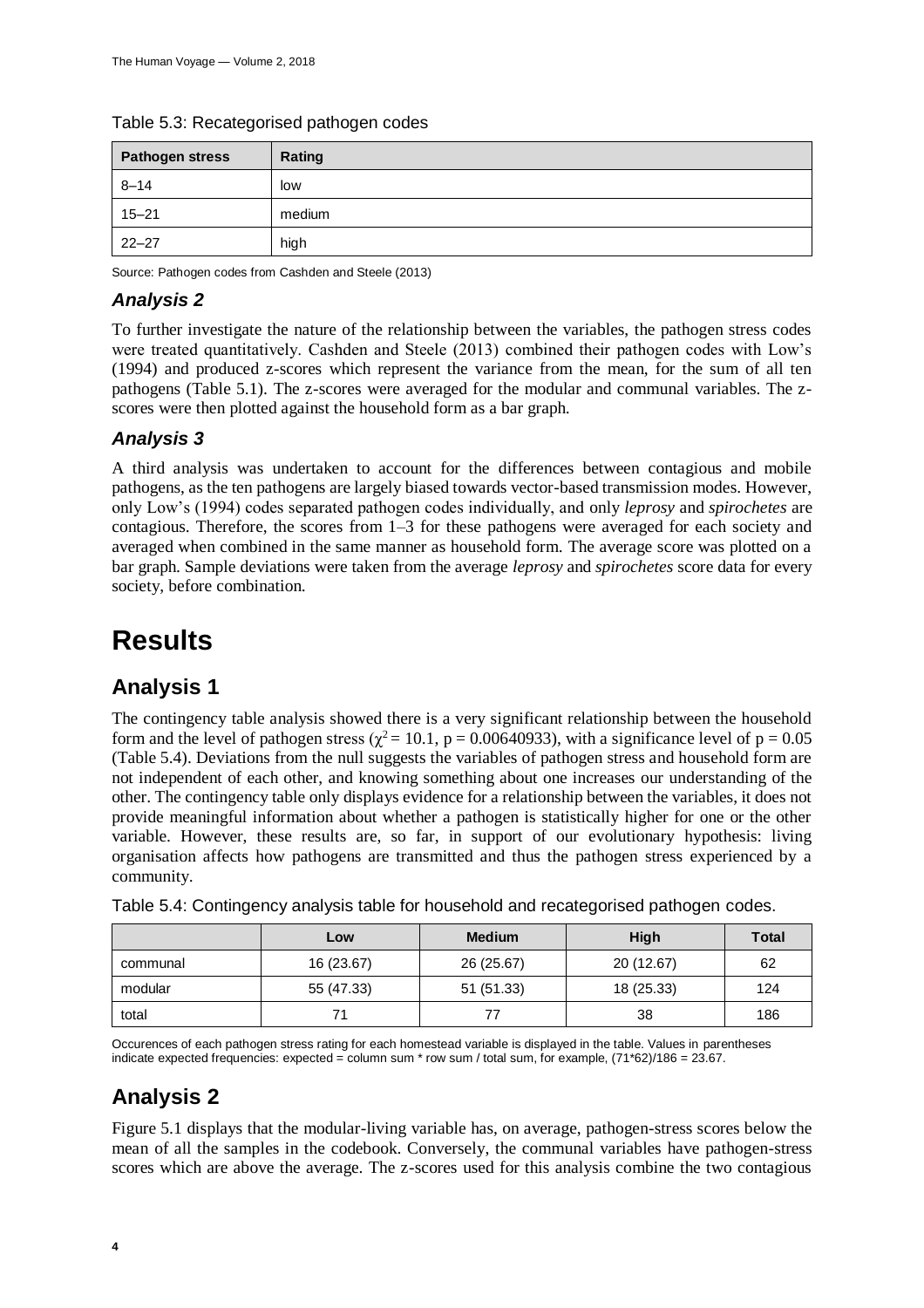pathogens not included in Analysis 1. This, combined with the large deviation from the mean seen in the modular-living variable, provides convincing evidence in support of the hypothesis that modular family living reduces pathogen stress experienced in these communities.





Z-scores for the total 10 pathogens as scored by Cashden and Steele (2013). Error bars are the standard error, since z-scores represent deviations from the population.

#### **Analysis 3**

In Figure 5.2—just the contagious pathogens—*leprosy* and *spirochetes* were combined as these were the only available contagious codes which were coded separately. The results show that there is a minute increase in the communal variable, however the standard deviations from these pathogen averages were too large to establish any real difference between the variables. This does not provide any evidence to support that contagious pathogens have a higher incidence in societies with larger, more communal, living styles.





*Leprosy* and *spirochetes* were averaged, as coded by Low (1994). Error bars are standard deviations.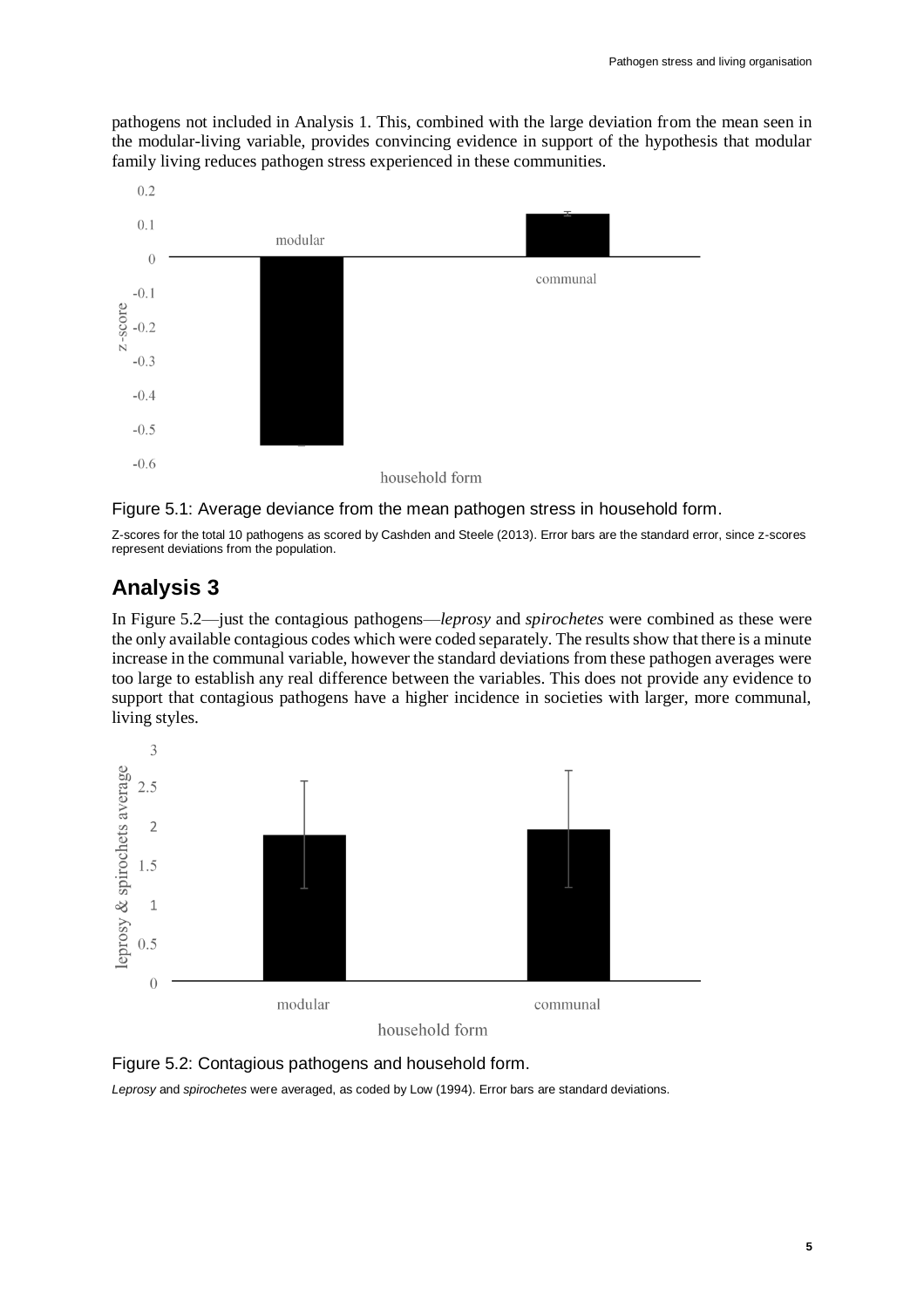## **Discussion**

For Analysis 1, it was found that there was a significant relationship between the level of pathogen stress and modular and large group-living household forms. The  $\chi^2$ <sub>value</sub> was larger than the  $\chi^2$ <sub>crit</sub> value, therefore we can reject the null hypothesis (that the variables are independent), and accept the alternative (that household form has a relationship with the level of pathogen stress experienced by a society). However, the contingency table treats the pathogen-stress scores as counts or categorical variables. This analysis suggests that pathogen stress is a factor which shapes living organisation, but does not address whether or not it is related to more modular or more communal living.

For Analysis 2, the z-scores, as coded by Cashden and Steele (2013), provide a quantitative way to assess the magnitude of pathogen stress among the societies. The analysis found that societies which have adopted more modular living do experience less-than-average pathogen stress, for all 10 pathogens. This analysis provides more robust evidence for the specific evolutionary hypothesis that pathogen stress is a selective pressure which has led to the adaption of more modular living to reduce its negative fitness impact. In other words, pathogen stress is a factor which is shaping the way these societies live.

Analysis 3, however, proved that there was no real difference between the variables when just the contagious variables of *leprosy* and *spirochetes* were considered. However, this could be attributed to the fact that in Low's (1994) coding system, a score of 1 (out of 3) is the equivalent of the pathogen being absent from the society, and the pathogen is not being recorded. This could mean that societies where these pathogens have not yet been recorded are skewing the data towards the appearance of having a low prevalence in the society. Nevertheless, this analysis does not support the hypothesis of more communal-living societies experiencing more pathogen stress due to transmission through others in the household.

The possibility that a confounding factor is producing the correlations which support the hypothesis cannot be ruled out. This adds more complexity which needs to be addressed with further analysis. For example, it is known that populations in tropical environments experience more pathogen stress, and that local populations experience varying degrees of susceptibility, immunity, and resistance (Vasseur and Quintana-Murci 2013). Specifically, the bias towards transmission through animal vectors increases the geographic variations, since climate, especially, affects these animals' ability to survive (Cashden and Steele 2013). Analysis between these factors and living organisation should be undertaken. Other potential analyses which could account for correlations between the variables include stratifying the 186 societies by geographical region, population density, and polygyny prescence.

Another such factor which could be confounding the effects of living organisation and pathogen stress is that of polygyny. One SCCS study (Low 1990) found that polygyny was positively correlated with pathogen stress in the 186 codebook societies—in all geographic locations and population densities. Polygyny is a variable which, understandably, affects household form (Yanagisako 1979). It is possible that the rise of nuclear single-family living correlates with a reduction in polygyny and thus the reduction in pathogen stress. Further study could either stratify the samples for polygyny, or test for correlation between the variables of household form and polygyny to confirm or reduce the validity of the hypothesis.

Other parasitic infection models have found that there is an optimum size for host group clusters, in terms of increasing the survival rate against mobile pathogens (Watve and Jog 1997). Again, the mechanism for this was the reduction of transmission of the parasite, and the extinction rate of the pathogen before infection. This occurred under the caveat that increased host clustering also increased between-group distance (distance can be taken to mean distance between water and other resourcesharing or settling distance). Likewise, more gregarious organisms have been found to invest less in immune responses than solitary organisms (Wilson et al. 2003). However, the mechanism for this also assumes increased between-group distance as a way to reduce overall pathogen infection. The analysis undertaken here did not find any evidence for the decrease in pathogen stress in larger clustering, despite the pathogen codes being heavily biased towards mobile transmission. It could be that societies living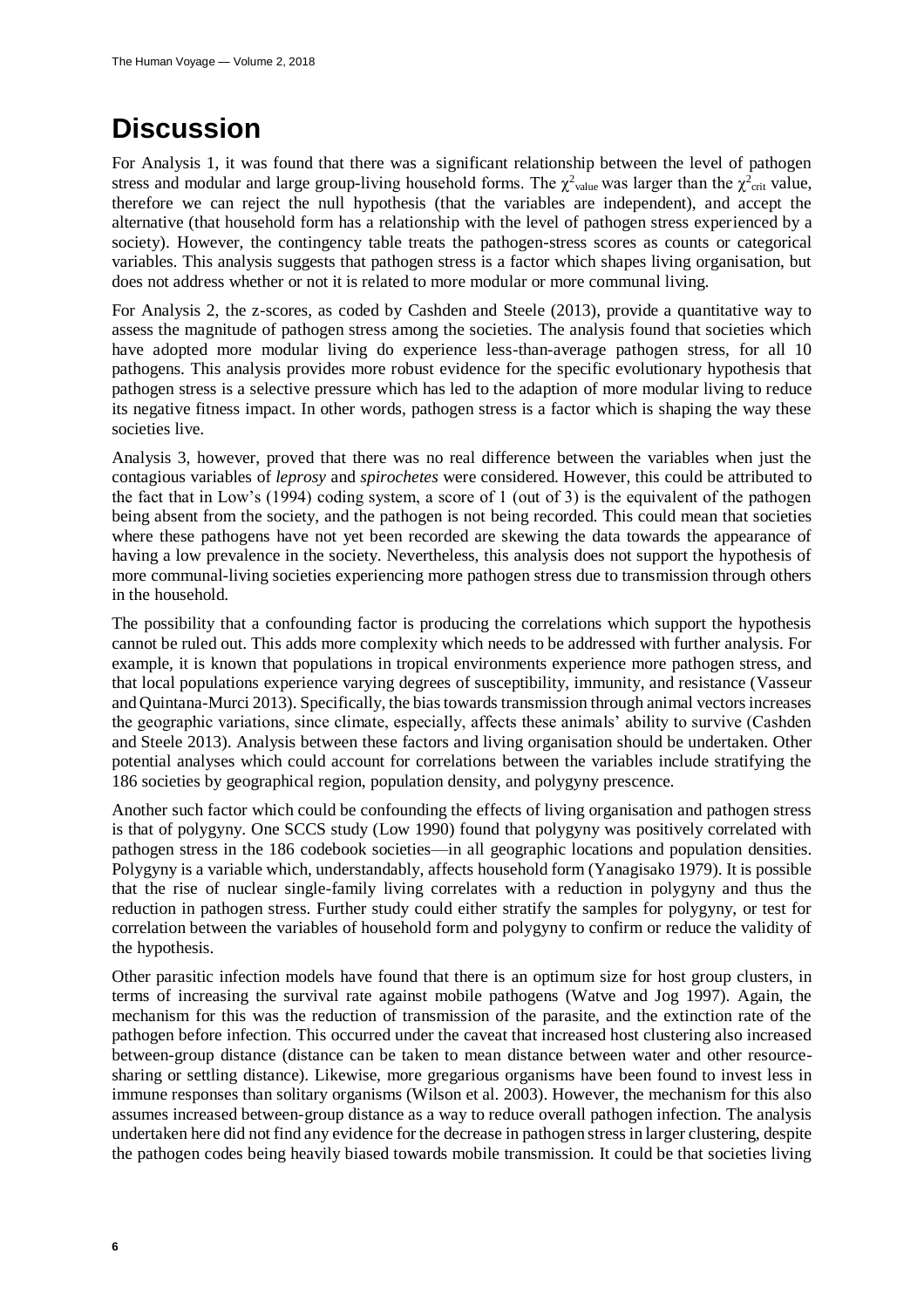in the communal-living arrangements do not decrease their distance with other clustering living groups, or they are above the optimal group size for humans.

In agreement with the finding in this paper, a recent metaanalysis also found a positive correlation between group size and mobile parasitism (Rifkin et al. 2012), despite the 'encounter dilution' theory. One mechanism suggested for the correlation is a detection increase, where parasites can more easily detect hosts in larger congregations. The size of living arrangements' effect on sociality and interactions is also an especially important factor in human's parasite susceptibility. This could explain why parasitism risk is particularly low in birds vs. mammal models despite overall grouping size (Rifkin et al. 2012). One model examined relatively smaller social networks, and found that overall pathogen prevalence is low when groups are more isolated in their interactions (Griffin and Nunn 2012). Interestingly, there was a lower transmission probability per interaction when one individual dominates social interactions. Specifically, this provides the mechanism of reduced pathogen risk in modularliving arrangements, despite overall population densities (which were not examined in this paper). As pathogen risk is a selection pressure which favours those who interact with fewer individuals to reduce parasitism risk, in the context of the overall hypothesis, this explains a nonrandom adaption of more modular group-living. Or, if these living arrangements arise for other reasons, parasite risk could be the selection pressure which favours the adaption of this living arrangement over others (Griffin and Nunn 2012).

The hypothesis states that modular living is a behavioural adaption to reduce the negative fitness impact of pathogen stress. Despite the results from this analysis—which suggest that pathogen stress is reduced in societies with modular living—the exact mechanism for this cannot be confirmed from this study. It is likely that selection for more isolated group-living reduces the vulnerability for pathogen infection through less-available transmission opportunities. This increases fitness—by directly increasing survival rates/reproduction, or by decreasing resources invested in immune defences (Wilson et al. 2003). Whether it shapes or selects for the living arrangement is not clear.

To conclude, this analysis reports a statistically significant relationship between pathogen stress and living organisation, and that more modular-living includes pathogen stress below average compared to more communal-living structures. An increase in just contagious pathogen risk was not seen in the more modular-living structures; overall pathogen stress for mobile parasites is supported in the literature, despite models of encounter-dilution effect and optimal group sizing. This is likely due to the modular social aspect in human societies, or a lack of decrease in distance between living groups. Overall, the evidence supports the hypothesis that pathogen risk is a selective factor in the adaption of more modular-living styles. More study is needed to exclude the possibility of other cofounding factors like polygyny and geographic variance.

## **References**

- Cashdan E, Steele M. 2013. Pathogen prevalence, group bias, and collectivism in the standard cross-cultural sample. Hum Nat. 24(1):59-75. [doi.org/10.1007/s12110-012-9159-3](https://doi.org/10.1007/s12110-012-9159-3)
- Cochran GM, Ewald PW, Cochran KD. 2000. Infectious causation of disease: An evolutionary perspective. Perspect Biol Med. 34(3):406–448. [doi.org/10.1353/pbm.2000.0016](https://doi.org/10.1353/pbm.2000.0016)
- Côté IM, Poulinb R. 1995. Parasitism and group size in social animals: A meta-analysis. Behav Ecol. 6(2):159– 165. [doi.org/10.1093/beheco/6.2.159](https://doi.org/10.1093/beheco/6.2.159)
- Eaton SB, Strassman BI, Nesse RM, Neel JV, Ewald PW, Williams GC, Weder AB, Eaton SB, Lindeberg S, Konner MJ, Mysterud I, Cordain L. 2002. Evolutionary health promotion. Prev Med*.* 34(2):109–118. [doi.org/10.1006/pmed.2001.0876](https://doi.org/10.1006/pmed.2001.0876)
- Griffin RH, Nunn CL. 2012. Community structure and the spread of infectious disease in primate social networks. Evol Ecol. 26(4):779–800. [doi.org/10.1007/s10682-011-9526-2](https://doi.org/10.1007/s10682-011-9526-2)
- Low BS. 1990. Marriage systems and pathogen stress in human societies. Am Zool. 30(2):325–339. [doi.org/10.1093/icb/30.2.325](https://doi.org/10.1093/icb/30.2.325)
- Low BS. 1994. Pathogen intensity cross-culturally. World Cultures. 8(2):24–34.